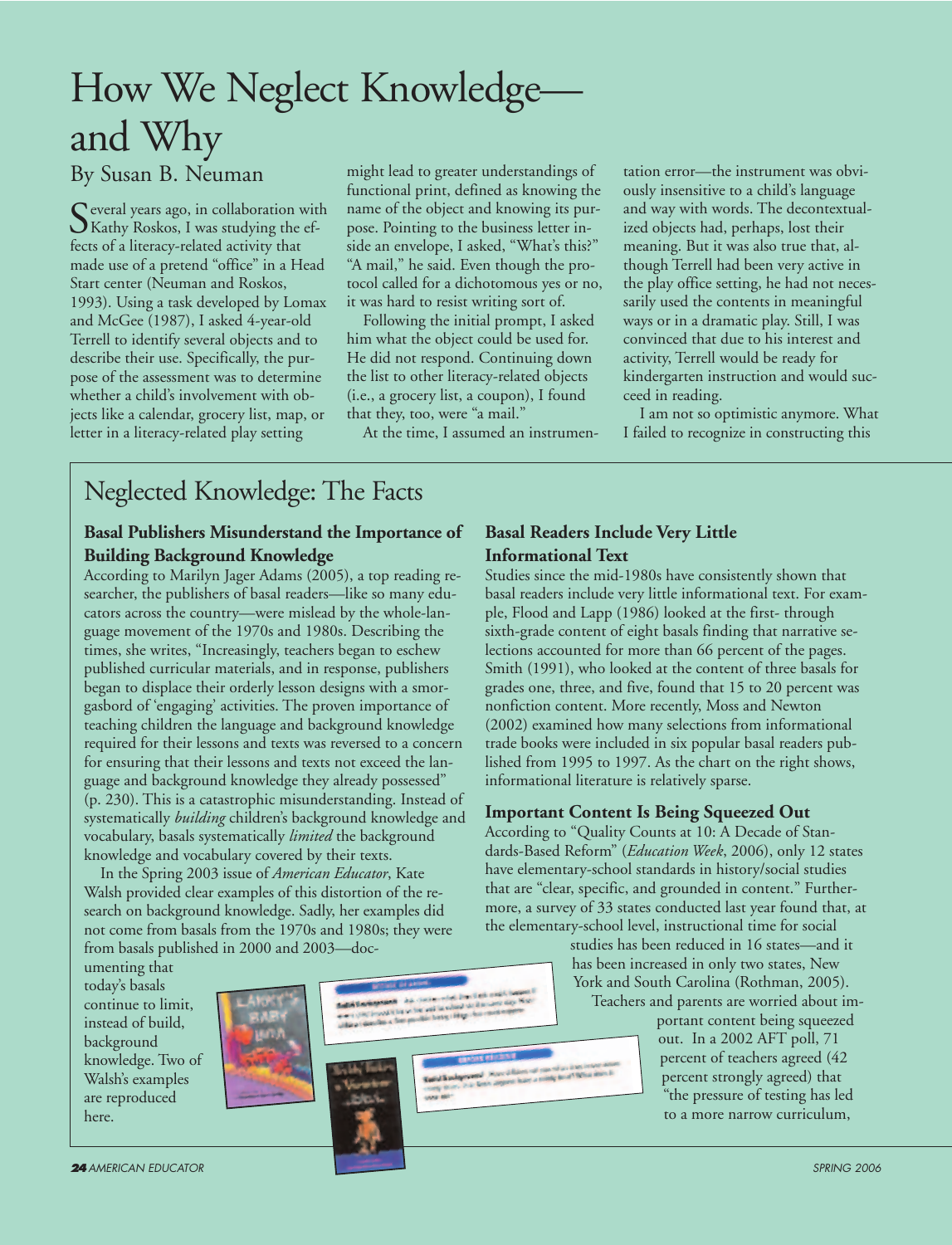play setting was that Terrell needed more than theme-related objects. He needed to learn the words and some beginning understandings about what people might do in an office and why one might write a letter. He needed knowledge and vocabulary to convey his ideas. And with such instruction, I suspect that Terrell would have begun to develop the narrative routines, the concepts, and the problem-solving strategies that are, in fact, related to reading success.

\* \* \*

Poor children do not fare well in our society. They have more hearing problems, ear infections, dental problems, lead exposure, poor nutrition, asthma, and poor housing (Rothstein, 2004). These conditions appear to be far more pernicious for children in the early years of development than in the later adolescent years, shaping children's ability and achievement when cognitive connections are forming (Duncan and Brooks-Gunn, 1997).

Hundreds of studies (Jencks and Phillips, 1998) have now documented the dramatic, linear, negative relationships between poverty and children's cognitive-developmental outcomes. Before kindergarten begins, differences in cognitive skills between high-status and low-status children are, on average, 60 percent (Lee and Burkam, 2002). Studies have documented large differences in children's receptive and expressive language skills; in children's ability to identify beginning sounds and letters, colors, and numbers; and in the number of

words they have been exposed to prior to entering kindergarten (Hart and Risley, 2003; Denton, West, and Waltston, 2003; Vellutino et al., 1996).

But perhaps even more serious than skill deficiencies are knowledge deficiencies that arise for children who have limited access to the informal informational lessons that can be transmitted through day-to-day interactions. Although a significant amount of research has focused on differences in early language learning (McCardle and Chhabra, 2004), in vocabulary and phonemic awareness and how they might be acquired, there has been relatively little discussion of differences among children in content knowledge and its relationship to achievement. This is a critical *(Continued)*



resulting in valuable material not being covered." A 2005 poll found that 82 percent of the public—and 92 percent of those with a great deal of knowledge about No Child Left Behind—are concerned that the reliance on testing in math and English "will mean less emphasis on art, music, history, and other subjects" (Rose and Gallup, 2005).

# **Little Classroom Time Is Devoted to Informational Text**

According to a recent literature review, there is a "scarcity of informational text in primary-grade classrooms (and, to some extent, throughout elementary school)" (Palincsar and Duke, 2004, p. 189). Just how scarce is it? Duke (2000) studied the prevalence of informational text in 20 first-grade classrooms in and around Boston. Half the classrooms were from very high socioeconomic status (SES) districts and half were from very low SES districts. By visiting each of the classrooms four times during one school year, Duke found that, on average, only 3.6 minutes per day of instruction were typically devoted to informational text. The situation was even worse in the classrooms from low SES districts—a mere 1.4 minutes per day, on average, were devoted to informational text.

#### **More Informational Text Aids Children's Reading Progression**

What if first-graders were exposed to more informational text? To find out, Duke took 30 first-grade classes from 30 different schools in six low-income districts and broke them into three groups: 1) an experimental group in which teachers drew one-third of their texts from informational genres, one-third from narrative genres, and one-third from other genres (like poetry or procedural texts); 2) a control group in which teachers were given resources (e.g., to buy books) similar to those of the experimental group, but were not asked to change what they teach; and 3) a control group in which there were no changes. The results speak for themselves:

By the end of grade 1, [the] experimental group … children were better writers of informational text than children in the control groups, had progressed more quickly in reading level, and had shown less decline in attitudes toward recreational reading. Experimental classes that entered school with relatively low literacy knowledge showed higher overall reading and writing ability by the end of grade 1 than comparable control classes (Palincsar and Duke, 2004, p. 189-190).

—Editors

*(References on page 27)*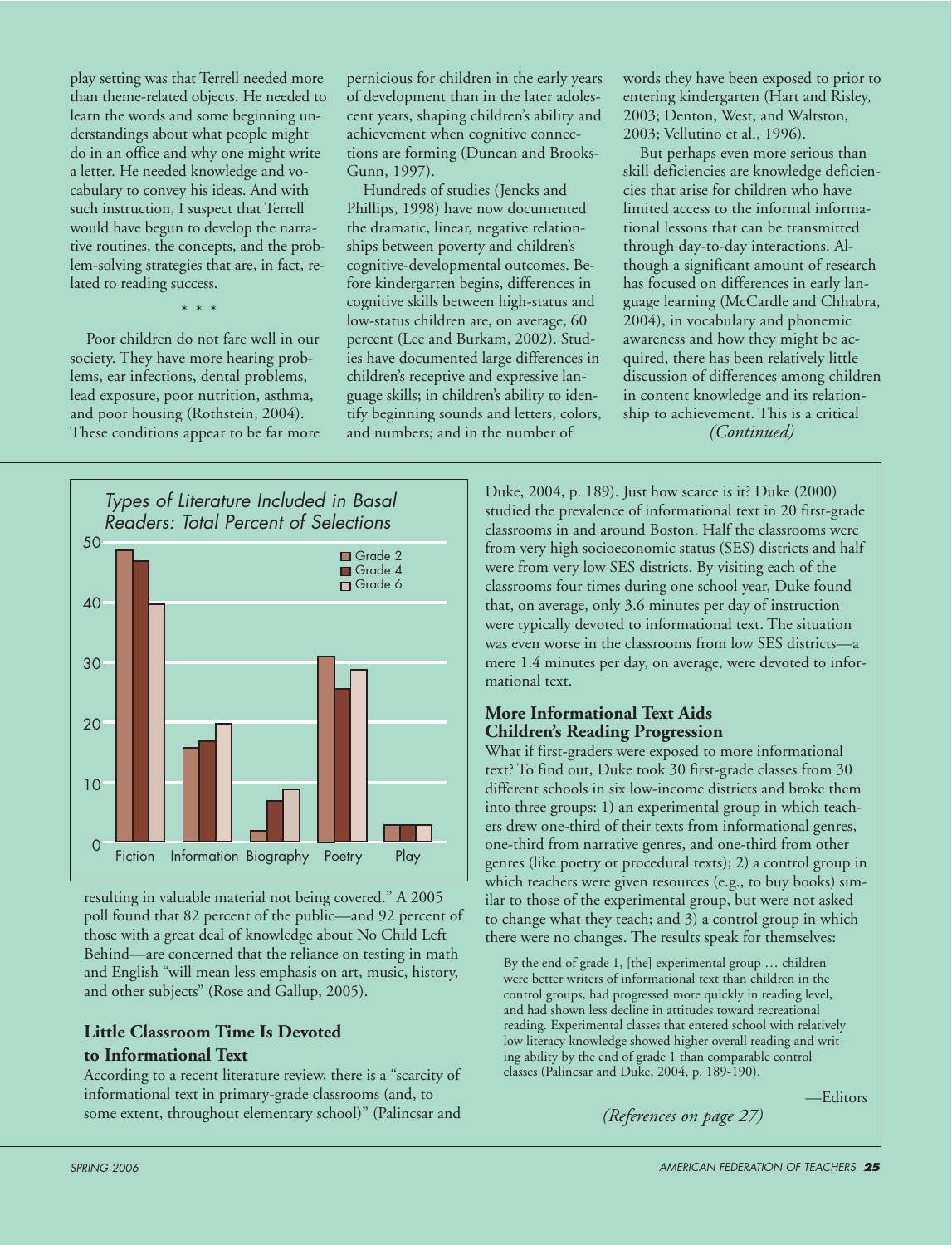#### *(Continued)*

oversight because indications are that limited content knowledge might ultimately account for what appear to be comprehension difficulties (Vellutino et al., 1996) or higher-order thinking difficulties in older children. Therefore, if children's developing conceptual knowledge becomes subordinated to a focus on the relatively small number of necessary procedural skills early on, then the gap between socioeconomic status groups may widen with each successive grade level, building to insurmountable gaps after just a few years of schooling.

To date, much of the discussion on prevention or early intervention for children at risk has focused on whether special interventions, such as Head Start and Even Start, and remedial instruction like Reading Recovery are likely to raise and sustain children's literacy achievement. But it seems to me that the real leverage may not lie in such episodic events. Instead, it may be the continual, systematic, everyday ways we engage children in learning new knowledge and information, starting in the early years. In an analysis of programs with longterm effectiveness for low-income children, Frede (1998) reported the presence of curriculum content and learning processes that cultivate knowledge and skills, with an emphasis on language development. Children who had a broad base of experience in domain-specific knowledge were likely to move more rapidly in acquiring complex skills.

#### **Why Have We Overlooked the Importance of Building Knowledge in Early Childhood?**

I can't say for sure why reading experts, by and large, have overlooked the role that knowledge plays in reading, but I can think of three possible reasons. Sometimes, consensus in a particular field of inquiry halts progress and innovative thinking rather than promotes it

(Kuhn, 1962). In part, the virtual consensus on the skills necessary to learn how to read may be one reason for the limited attention given to the important role of knowledge in early literacy development. Recent reports (McCardle and Chhabra, 2004), for example, contend that children's future success in becoming skilled readers is dependent on their becoming aware that spoken words are composed of smaller elements of speech, grasping the idea that letters represent these sounds, learning the many system correspondences between sounds and spellings, and acquiring a repertoire of highly familiar words that can be recognized on sight. Much of the research (National Reading Panel Report, 2000), in fact, substantiates the importance of these components in learning to read.

However, research that underlies this model has ignored the environmental factors, including material resources and the quality of the home environment, that play a central role in learning to read. These factors contribute to background knowledge and concepts, vocabulary, familiarity with syntactic and semantic sentences, and verbal reasoning abilities.

The second reason for not recognizing the importance of knowledge in early childhood could be definitional. Although the terms knowledge, skills, and dispositions are clearly familiar to most early childhood educators, rarely have we attempted to define them. As a result, there has been a lack of clarity and understanding about the scope and depth of content knowledge in these early years.

And the third reason for overlooking the importance of knowledge in early childhood might be ideological. The field of early childhood still grapples over the balance between learning processes (i.e., thinking skills), or how children learn, and content, or what they learn (Eisner and Vallance, 1974). More often than not, young children, particularly those in high poverty areas, are subjected to intellectually trivial activities, limited in content and only loosely connected between subjects. Seppanen, Godon, and Metzger (1993) found, for example, that early childhood

Title I classrooms did not provide any regular experiences in topics of math, language, and science. Minds atrophy under such conditions.

For early education to work toward helping children attain social and economic equality, we must develop pedagogy that is both sensitive to children's development and representative of conceptual knowledge that has sufficient coherence and depth. Recognizing the divide that begins to separate the "information haves" from the "information have-nots" early on, we need to develop learning experiences that work on the edge of children's competencies and understandings. Research has consistently shown the value of early education in helping to equip children with essential skills. But these skills must be used to develop coherent understandings of knowledge and concepts, the very basic foundations for later learning.

#### **References**

- Denton, K., West, J., and Waltston, J. (2003). *Young children's achievement and classroom experiences: Special Analysis on the Condition of Education*. Washington, D.C.:National Center for Educational Statistics.
- Duncan, G. and Brooks-Gunn, J. (eds) (1997). *Consequences of growing up poor.* New York: Russell Sage Foundation.
- Eisner, W.E. and Wallance, E. (eds) (1974). *Conflicting conceptions of curriculum.* Berkeley, Calif.:McCutchan.
- Frede, E. (1998). Preschool program quality in programs for children in poverty. In W.S. Earnett and S.S. Boocock (eds), *Early care and education for children in poverty: Promises, programs, and long-term outcomes,* p. 77-98. New York:State University of New York Press.
- Hart, B. and Risley, T. (2003). "The Early Catastrophe," *American Educator, 27,* 4, 6-9.
- Jencks, C. and Phillips, M. (eds) (1998). *The Black-White Best Score Gap.* Washington, D.C.:Brookings Institution Press.
- Kuhn, T. (1962). *The Structure of Scientific Revolution.* Chicago:University of Chicago Press.
- Lee, V. and Burkam, D. (2002). *Inequality at the starting gate.* Washington, D.C.:Economic Policy Institute.
- Lomax, R. and McGee, L. (1987). Young children's concepts about print and reading: Toward a model of work reading acquisition. *Reading Research Quarterly, 22,* 237-256.
- McCardle, P. and Chhabra, V. (eds) (2004). *The Voice of Evidence in Reading Research.*

*Susan B. Neuman is professor of educational studies at the University of Michigan, Ann Arbor, specializing in early literacy development. Her research and teaching interest include early childhood policy, curriculum, and early reading instruction.*